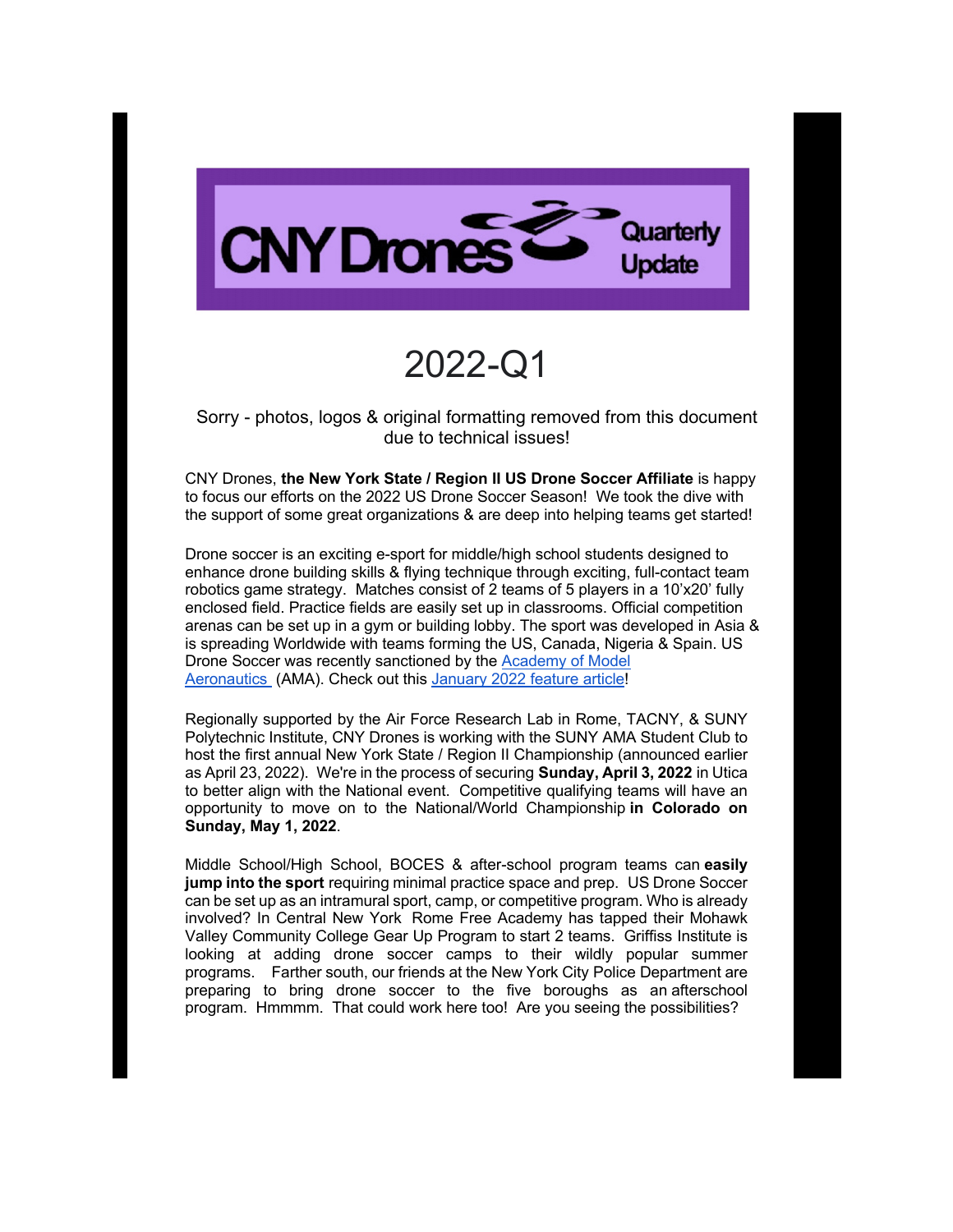*Parents - we know your kids are looking for something new! NOW is the time to let your school or community group know your interest in US Drone Soccer camps, workshops & leagues!* 

**CNY Drones is poised to provide the Northeast with a centralized hub of information, certified Professional Development trainers & technical support.** CNY Drones volunteers have drone ball kits on hand to visually share answers to technical questions. Drone soccer is filling in a huge gap left by the CNY Drones paused cornerstone program, the Northeast Team Drone Challenge. The Challenge is ready to roll out when the time is right. Let us know your interest in a reboot.

**Ready to get started with US Drone Soccer?** Use the button below to contact US Drone Soccer directly for a free equipment quote.

**Enroll Your School with US Drone Soccer**

## **SUNY Students Taking the Lead in Drone Soccer**

On Saturday, February 12, 2022, SUNY Polytechnic Institute students from 3 technology-based clubs began learning the basics of flying a drone soccer "ball" in an Official US Drone Soccer Arena in the SUNY Poly Robotics Lab in Utica. Did it take long to get flying? Not at all. Three hours later & no one wanted to leave! Will this turn into a regular weekend event? We think so. We've already trained many SUNY students on building similar drones. And, there's plenty of seasoned & wannabe drone pilots on campus who are hearing about the fun we're all having!

CNY Drones enjoys working with SUNY AMA, Wildcat Robotics & 3D Printing Clubs to expand US Drone Soccer into New York State & to assist with on-campus clubbased technology programs. Since 2018, the clubs have assisted us with STEMbased demonstrations, single day programs, & competitions. The growing relationship has been mutually beneficial. CNY Drones provides college students with training, mentorship opportunities, event planning experience & an outlet to give back to the community. The clubs co-host events that help promote STEM to middle & high school-aged students throughout the State. While working with CNY Drones volunteers, club members learn & share building & repair skills that they can pass on to future students and/or apply to future employment.

The on-campus "intramural" meetups have the potential of growing into a collegiate league. An on-campus Club Open House is on Tuesday, February 15, 2022. CNY Drones will be there to encourage student involvement & introduce college students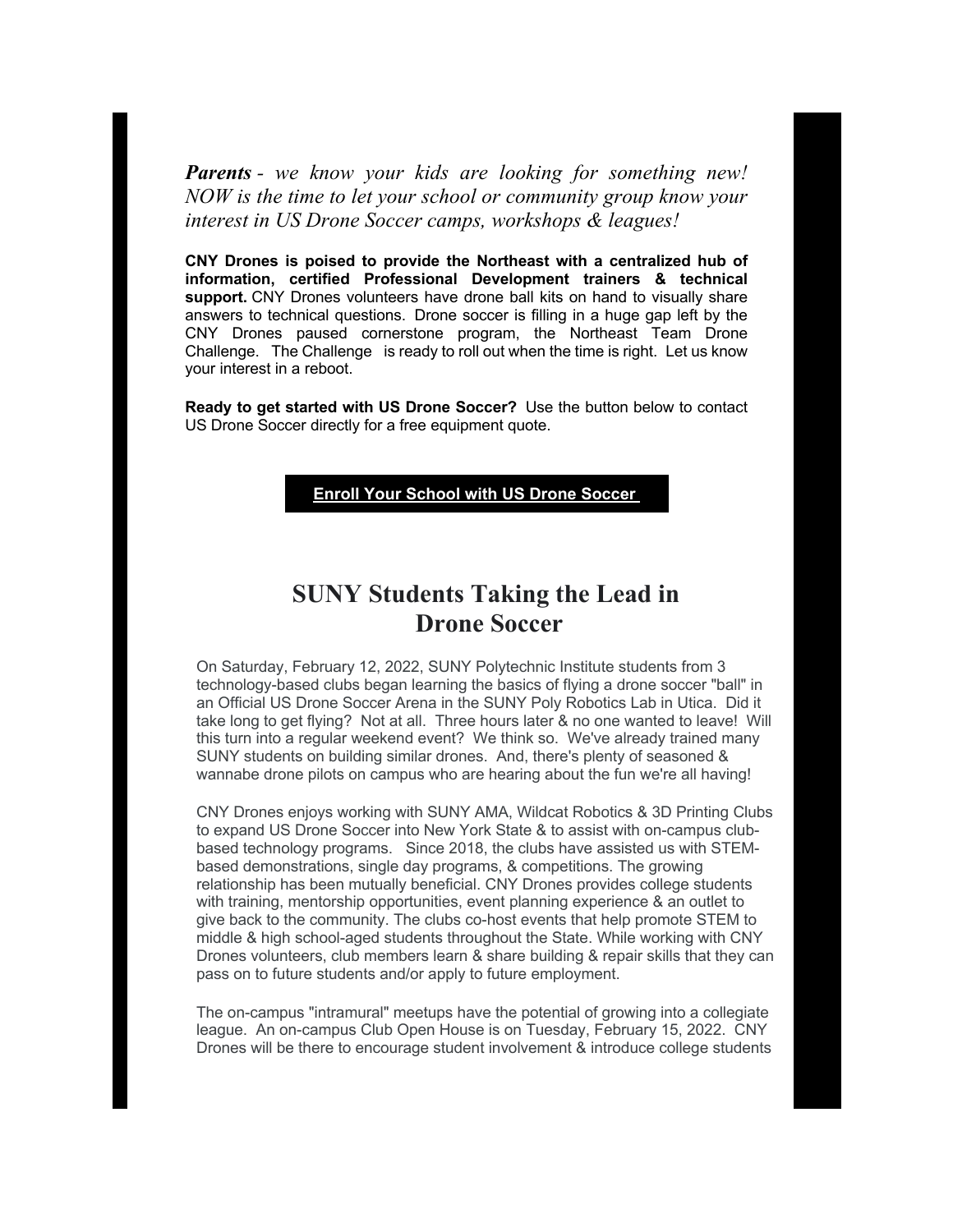to interested area high schools. Pop-up events with the clubs will be happening frequently as interest grows. Volunteers will be available by phone or video conference during all events. We're here to connect the tech minded!

**Teachers** - want to jump in virtually? Text or email us your contact info! CNY Drones volunteers & club members can answer questions & demonstrate flying live. Demos & general information will also be shared on CNY Drones' YouTube Channel as we have time to upload.